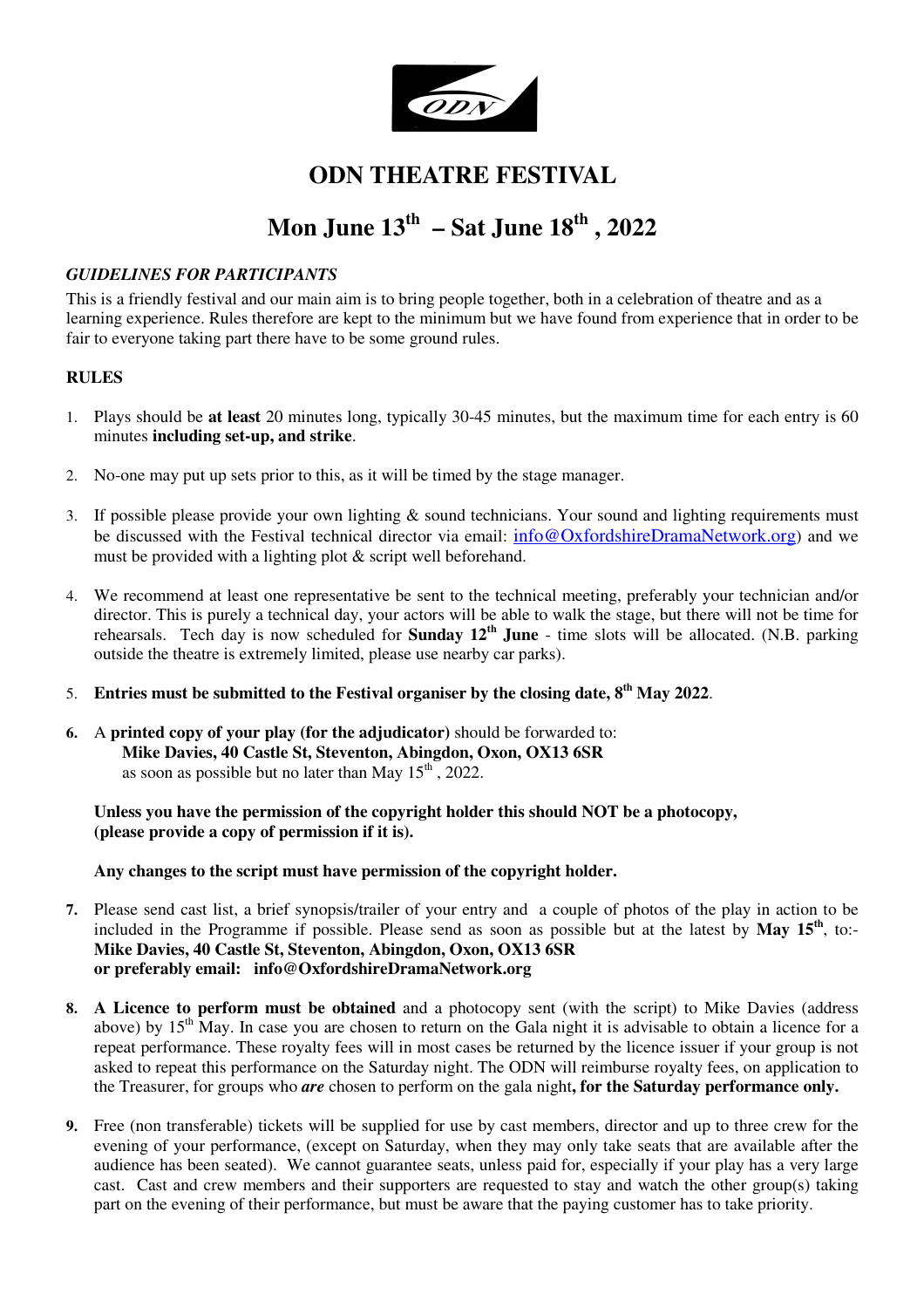- **10.** Groups must not move furniture, etc. for their play during the performance of another entry. Please report your arrival to the ODN duty stage-manager. **All furniture and props etc must be removed from the Unicorn Theatre by the end of the evening.**
- 11. Someone from each participating group should be there on the penultimate evening, which this year is Friday, June 17<sup>th</sup>. That person has the responsibility of informing their cast if they have been chosen to perform **on the last night - Saturday, June 18th .**

12. To encourage New Directors, if there are several new directors, the adjudicator will award a plaque to the Best Play Directed by a first time Director.

13. All Actors must be AMATEUR

**14. Please tell us a reasonable estimate of the running time of the play, as we use this to obtain a balanced evening's entertainment. Groups will be penalised for greatly under or over estimating the time specified.** 

15. Please ask if anyone from your group could help front of house or on the bar for any of the festival nights.

# For Security reasons please do not leave valuables lying about in the Green Room

**Please try to see as many other groups perform as you can, you will learn a lot from their performances and from the adjudications. It's also good to meet and support each other. Especially please come on the Saturday whether you are performing or not and join everyone else for supper afterwards.** 

## **Please sell tickets. Encourage your members and friends. Enjoy!**

## **Oxfordshire Drama Network CHILD PROTECTION POLICY**

**Oxfordshire Drama Network are concerned about the welfare and safety of all its participants and will do everything possible to create an ethos in which children feel secure.** 

**Oxfordshire Drama Network asks the performing groups to provide chaperones for all children under 16 taking part in their entry at the Festival.** 

If you have any concerns or need further information please contact Mike Davies on 01235 821351 or email info@OxfordshireDramaNetwork.org